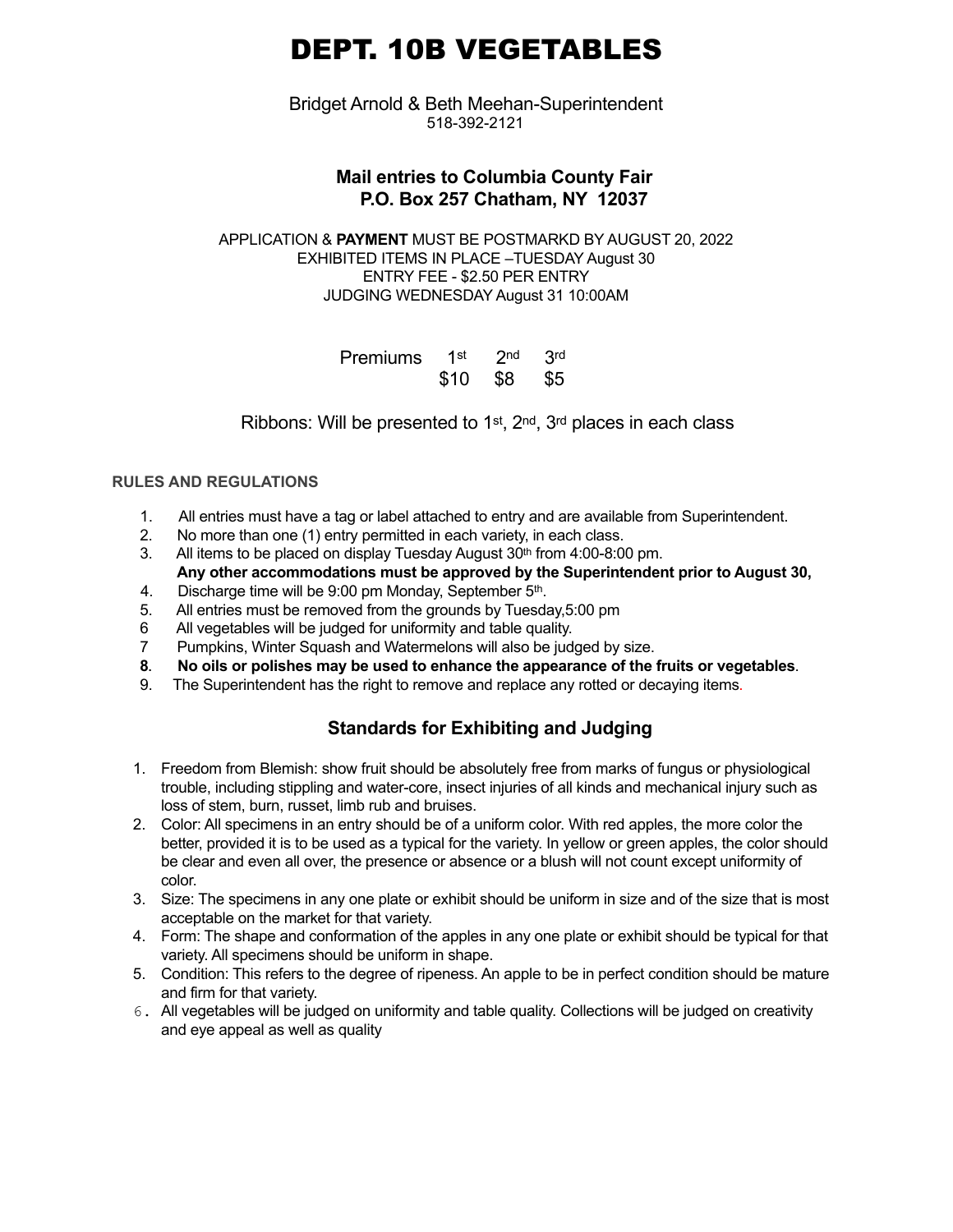# Dept. 10B Vegetable

### **Section 1: Display**

#### **Class**

- 1. Basil 1 plant or bunch, not less than 15 stems potted or in water
- 2. Bean (Lima), in pod 1 quart
- 3. Bean (Lima), shelled 1 pint
- 4. Bean (String), Green 1 quart
- 5. Bean (String), Wax 1 quart
- 6. Bean, Novelty (list variety name) 1 quart
- 7. Beet, Red 5 specimens with tops trimmed to approx. 1 inch
- 8. Beet, Novelty (list variety name) 5 specimens with tops trimmed to approx. 1 inch
- 9. Broccoli 1 head of any color, or equivalent bunch, in water
- 10. Cabbage, Green 1 head, untrimmed
- 11. Cabbage, Red 1 head, untrimmed
- 12. Cabbage, Savoy 1 head, untrimmed
- 13. Carrot 5 specimens with tops trimmed to approx. 1 inch
- 14. Cauliflower 1 head, untrimmed
- 15. Celery, 1 plant potted, or in water
- 16. Chard (Swiss), any variety 1 plant, potted or in water
- 17. Cucumber, Pickling 5 specimens, under 4 inches
- 18. Cucumber, Slicing 5 specimens under 10 inches
- 19. Eggplant, any variety 1 specimen
- 20. Garlic, Hardneck or Silverskin 3 specimens, air dried with roots removed/trimmed
- 21. Garlic, Rose or German 3 specimens, air dried with roots removed/trimmed
- 22. Green, any variety 1 plant or bunch, potted or in water
- 23. Herb, any variety a.) 1 plant or bunch, not less than 15 stems potted or in water b.) DRY Hanging Herbs 5-10 stems -Any
- 24. Leek 5 specimens, roots trimmed to approx. 1 inch & tops trimmed to approx. 6 inches
- 25. Lettuce (Head), any variety 1 plant, potted or in water
- 26. Lettuce (Leaf), any variety 1 plant, potted or in water
- 27. Melon (Honeydew), any variety 1 specimen
- 28. Melon (Muskmelon/Cantaloupe), any variety- 1 specimen
- 29. Melon (Watermelon), any variety 1 specimen
- 30. Melon, any variety not listed 1 specimen, must be named
- 31. Okra 5 specimens
- 32. Onion, Red 5 specimens, air dried, unpeeled, roots removed/trimmed
- 33. Onion, White 5 specimens, air dried, unpeeled, roots removed/trimmed
- 34. Onion (Yellow), Pungent– 5 specimens, air dried, unpeeled, roots removed/trimmed
- 35. Onion (Yellow), Spanish 5 specimens, air dried, unpeeled, roots removed/trimmed
- 36. Onion (Yellow), Sweet 5 specimens, air dried, unpeeled roots removed/trimmed
- 37. Ornamental Vegetable (examples: birdhouse, gourds) 3 specimens
- 38. Parsley 1 plant or bunch, not less than 15 stems potted or in water
- 39. Pepper (Hot), Jalapeno 5 specimens
- 40. Pepper (Hot), any other variety 5 specimens, list variety name
- 41. Pepper (Sweet), any Green Bell variety 5 specimens
- 42. Pepper (Sweet), any Italian frying type 5 specimens
- 43. Pepper (Sweet), any Purple, Black, or Brown colored Bell variety 5 specimens
- 44. Pepper (Sweet), any Red Bell variety 5 specimens
- 45. Pepper (Sweet), any Yellow, Orange, White, or Cream colored Bell variety 5 specimens
- 46. Potato (Blue or Purple), any variety 5 specimens list variety name
- 47. Potato (Fingerling), any variety 5 specimens list variety name
- 48. Potato (Red Skin, Red Flesh), any variety 5 specimens list variety name
- 49. Potato (Red Skin, Yellow Flesh), any variety 5 specimens list variety name
- 50. Potato (Red Skin, White Flesh), any variety 5 specimens list variety name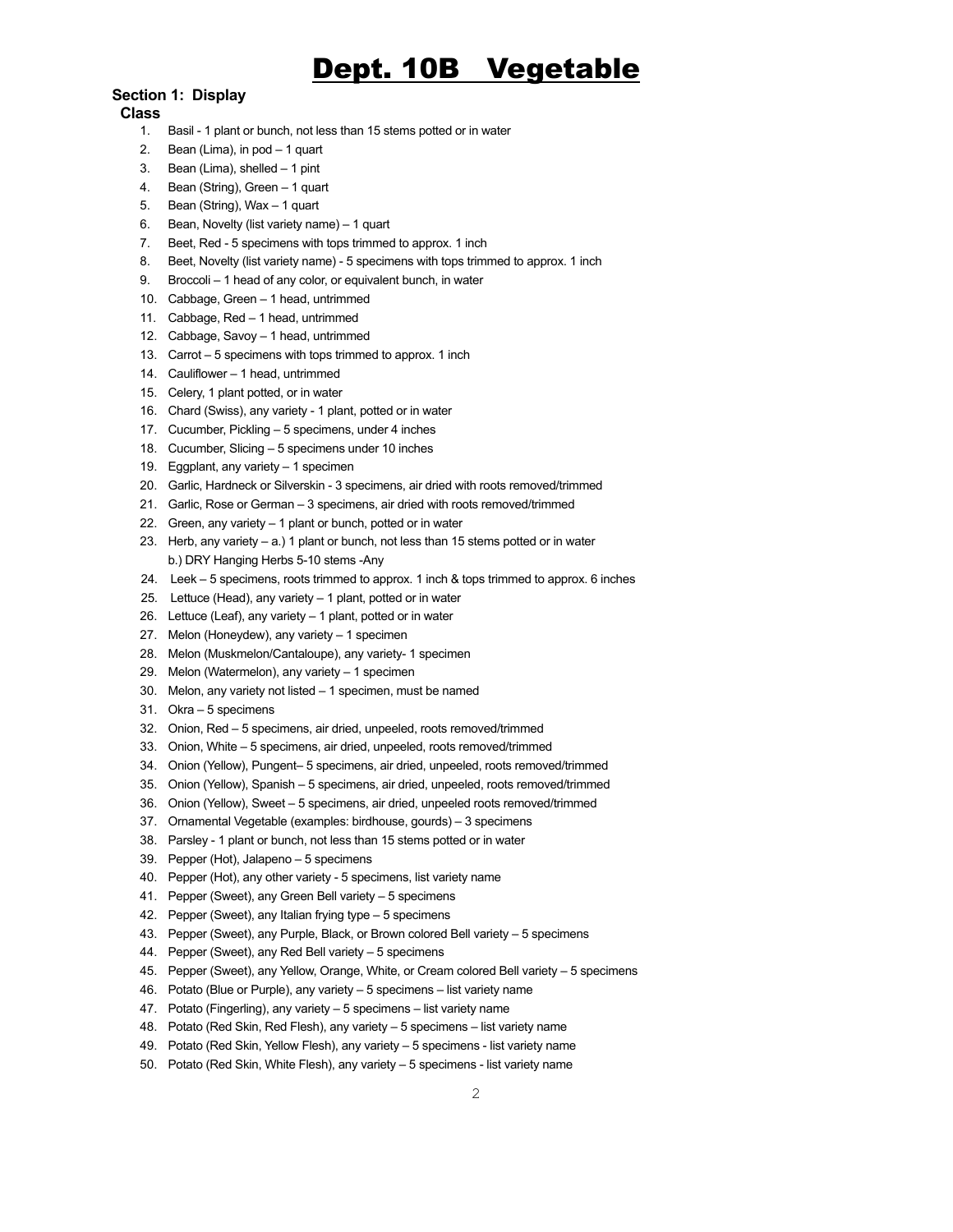- 51. Potato (Sweet or Yam) 5 specimens list variety name
- 52. Potato (White Skin, Yellow Flesh), any variety 5 specimens list variety name
- 53. Potato (White Skin, White Flesh), any variety 5 specimens list variety name
- 54. Potato, any other variety not listed 5 specimens list variety name
- 55. Pumpkin (Big Max Type) 1 specimen
- 56. Pumpkin (Field Type) 1 specimen
- 57. Pumpkin (Miniature), less than 1 pound 3 specimens list variety name
- 58. Pumpkin (Pie type) 1 specimen
- 59. Radish, any variety 5 specimens, tops trimmed to approx. 1 inch
- 60. Rhubarb 5 stalks, pulled from plant, leaves trimmed to approx. 3 inches
- 61. Romanesco 1 head or equivalent bunch in water
- 62. Squash, Acorn 2 specimens
- 63. Squash, Blue Hubbard 1 specimen
- 64. Squash, Buttercup 2 specimens
- 65. Squash, Butternut 2 specimens
- 66. Squash, Gold Hubbard 1 specimen
- 67. Squash, any winter variety not listed 2 specimens list variety name
- 68. Squash, Summer Yellow Crook neck 2 specimens under 10 inches
- 69. Squash, Summer Yellow Straight neck 2 specimens under 10 inches
- 70. Squash, Summer Green Zucchini- 2 specimens under 10 inches
- 71. Squash, Summer Yellow Zucchini 2 specimens under 10 inches
- 72. Squash, any summer variety not listed 2 specimens list variety name
- 73. Sweet Corn, any Bicolor variety– 5 specimens husked to expose 1/2 surface
- 74. Sweet Corn, any Yellow variety 5 specimens husked to expose 1/2 surface
- 75. Sweet Corn, any White variety 5 specimens husked to expose 1/2 surface
- 76. Tomato, Small Fruited Red, any cherry, grape or pear type 10 specimens (any)
- 77. Tomato, Small Fruited Yellow, any cherry, grape or pear type-10 specimens (any)
- 78. Tomato, Paste Type 5 specimens stems removed
- 79. Tomato, Red Beefsteak type 5 specimens stems removed
- 80. Tomato, Yellow Beefsteak Type 5 specimens stems removed
- 81. Tomato, any heirloom variety 5 specimens stems removed list variety name
- 82. Turnip 5 specimen tops trimmed to approx. 1 inch
- 83. Any other vegetable not listed 3 specimens list variety name

#### **Section 2: Collections**

#### **Class**

- 84. Best Collection of any 5 different varieties of vegetables 3 specimens of each
- 85. Best collection of any 12 different vegetables 2 specimens of each
- 86. Best Collection of Peppers varieties must be listed in display
- 87. Best Collection of Tomatoes varieties must be listed in display
- 88. Best collection of Herbs- varieties must be listed -dried, potted, or in water
- **89. NEW\*\*\*\*\*\*Best "DISPLAY" of vegetables, fruits +/or herbs**

#### **Section 3 Special Interest**

#### **Class**

- 90. Most unusual vegetable: most unusually grown due to size, shape or color
- **91.** NEW\*\*\*\*\*\*Honey- Half-Pint size only, for clarity & taste **A. light B. Medium C. Dark**

## **92. NEW\*\*\*\*\*\*Maple Syrup 4oz. jar (only) A. Light B. Medium C. Dark**

#### **Section 4 Vegetable Grand Champion Award**

Winner with most First Place Premiums in classes 1 to 87

- Winner: Rosette plus \$50
- Runner-up: Rosette